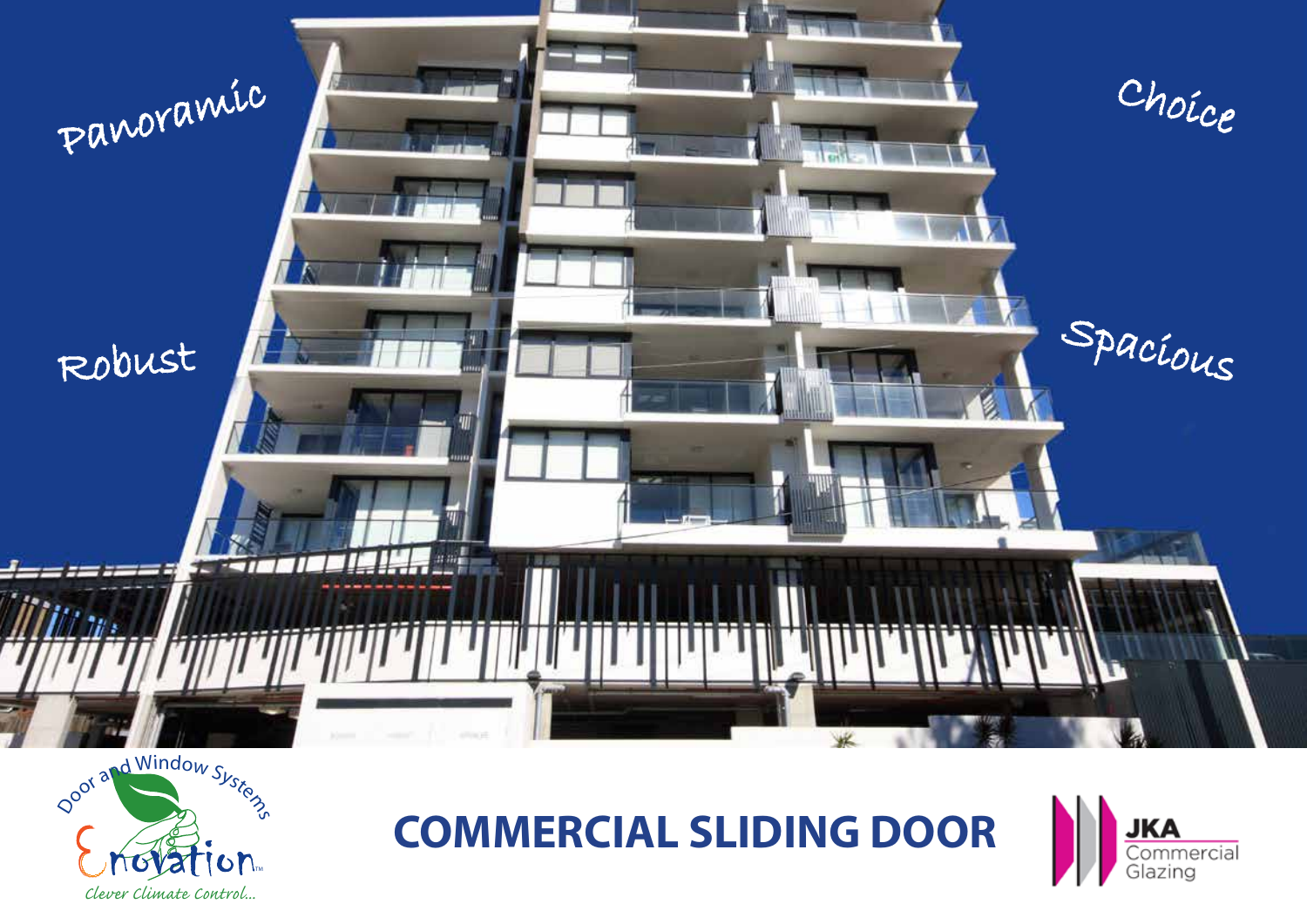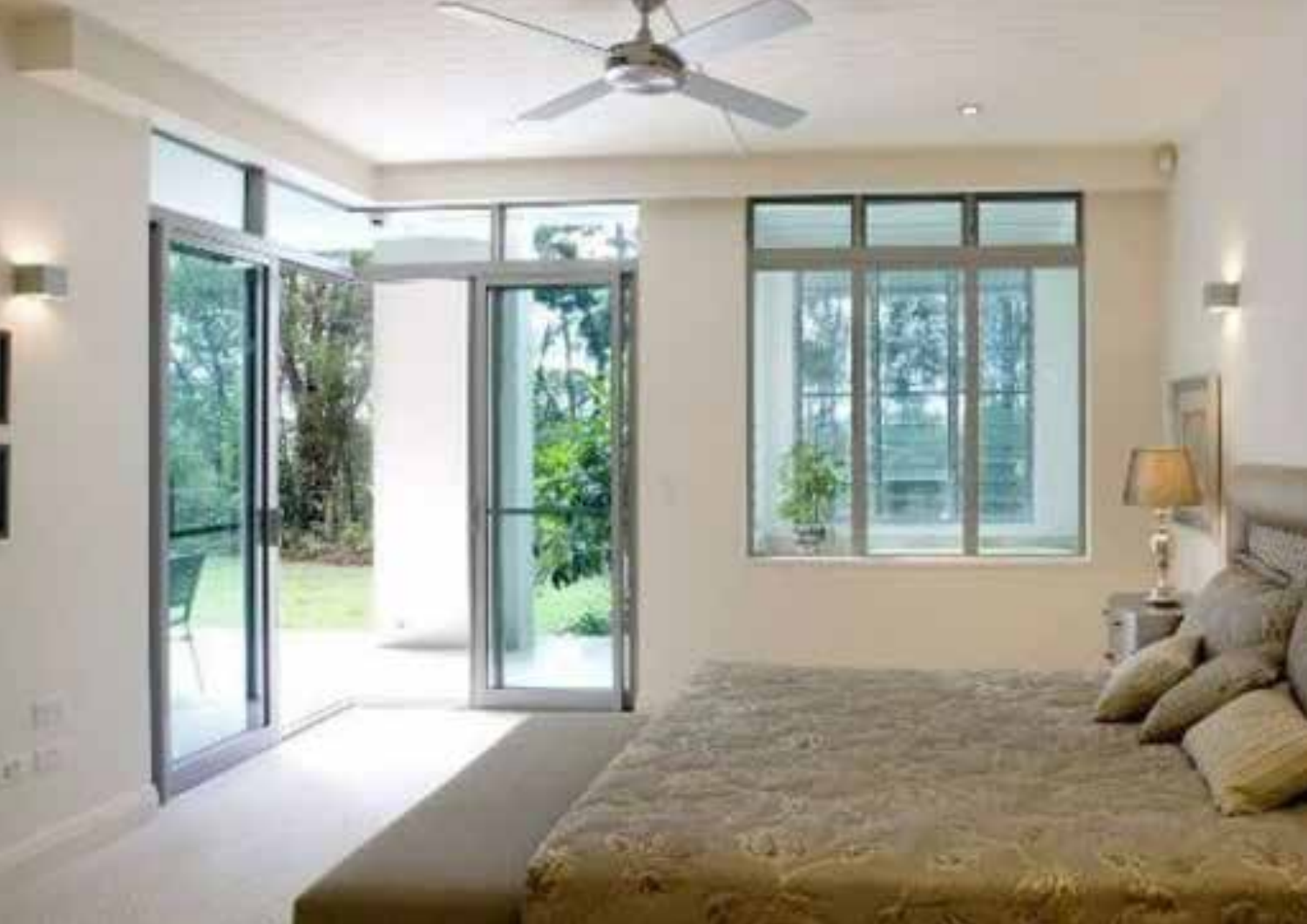## **Choice:**

**The ENOVATION Commercial 40mm Sliding Door range gives you choices, be it the choice to connect with the outside world, or choose to keep the elements out, utilizing the unique EZI–SEAL Technology.**

**Suitable for projects including, High End Residential, High Rise Apartments, Commercial, Restaurants and more.**

**The ENOVATION Commercial Sliding Door allows you to create openings up to 14.4mtr wide by 3 meter high or even 90 degree postless corner units of 7.2mtr each way.**

**You can really connect with the outside and expand the size of your living space by sliding open all the moveable panels. Even if you wish to close up the doors when the weather turns nasty, you can still enjoy the panoramic views on offer, safe and warm behind the strength and security that the ENOVATION Commercial Sliding Door provides.**

**Low profile high performance sill with clean lined European aesthetics.** 

## **Performance:**

**When water, air, noise and thermal insulation qualities are paramount, the ENOVATION Commercial 40mm Sliding Door provides the performance you need.** 

**Numerous framing options allow for high wind load performance.**

**Our Ezi Seal Corner Technology allowing the continuous unbroken seals to meet both horizontally and vertically creating a complete seal for better weather sealing and noise reduction performance.** 

**Tested at an independant approved NATA facility, the results proved the Hi-performance features of this Enovative Commercial 40mm Sliding Door System outperforms other Systems on the market.**